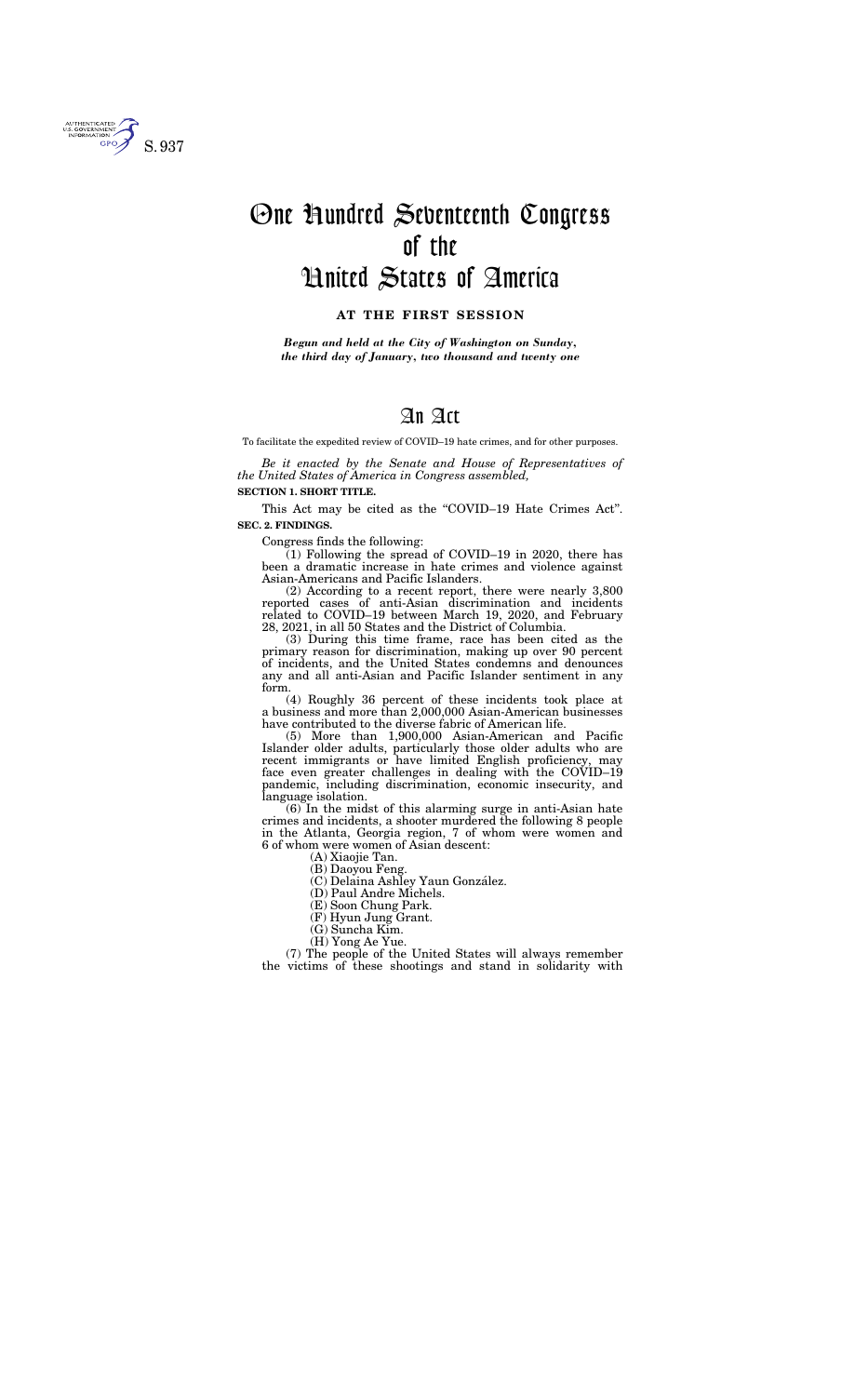those affected by this senseless tragedy and incidents of hate that have affected the Asian and Pacific Islander communities.

#### **SEC. 3. REVIEW OF HATE CRIMES.**

(a) IN GENERAL.—Not later than 7 days after the date of enactment of this Act, the Attorney General shall designate an officer or employee of the Department of Justice whose responsibility during the applicable period shall be to facilitate the expedited review of hate crimes (as described in section 249 of title 18, United States Code) and reports of any such crime to Federal, State, local, or Tribal law enforcement agencies.

(b) APPLICABLE PERIOD DEFINED.—In this section, the term "applicable period" means the period beginning on the date on which the officer or employee is designated under subsection (a), and ending on the date that is 1 year after the date on which the emergency period described in subparagraph (B) of section  $1135(g)(1)$  of the Social Security Act (42 U.S.C. 1320b–5(g)(1)) ends, except that the Attorney General may extend such period as appropriate.

#### **SEC. 4. GUIDANCE.**

(a) GUIDANCE FOR LAW ENFORCEMENT AGENCIES.—The Attorney General shall issue guidance for State, local, and Tribal law enforcement agencies, pursuant to this Act and other applicable law, on how to—

(1) establish online reporting of hate crimes or incidents, and to have online reporting that is equally effective for people with disabilities as for people without disabilities available in multiple languages as determined by the Attorney General;

(2) collect data disaggregated by the protected characteristics described in section 249 of title 18, United States Code; and

(3) expand public education campaigns aimed at raising awareness of hate crimes and reaching victims, that are equally effective for people with disabilities as for people without disabilities.

(b) GUIDANCE RELATING TO COVID–19 PANDEMIC.—The Attorney General and the Secretary of Health and Human Services, in coordination with the COVID–19 Health Equity Task Force and community-based organizations, shall issue guidance aimed at raising awareness of hate crimes during the COVID–19 pandemic.

#### **SEC. 5. JABARA-HEYER NO HATE ACT.**

(a) SHORT TITLE.—This section may be cited as the ''Khalid Jabara and Heather Heyer National Opposition to Hate, Assault, and Threats to Equality Act of 2021'' or the ''Jabara-Heyer NO HATE Act''.

(b) FINDINGS.—Congress finds the following:

(1) The incidence of violence known as hate crimes, or crimes motivated by bias, poses a serious national problem.

(2) According to data obtained by the Federal Bureau of Investigation, the incidence of such violence increased in 2019, the most recent year for which data is available.

(3) In 1990, Congress enacted the Hate Crime Statistics Act (Public Law 101–275; 28 U.S.C. 534 note) to provide the Federal Government, law enforcement agencies, and the public with data regarding the incidence of hate crime. The Hate Crime Statistics Act and the Matthew Shepard and James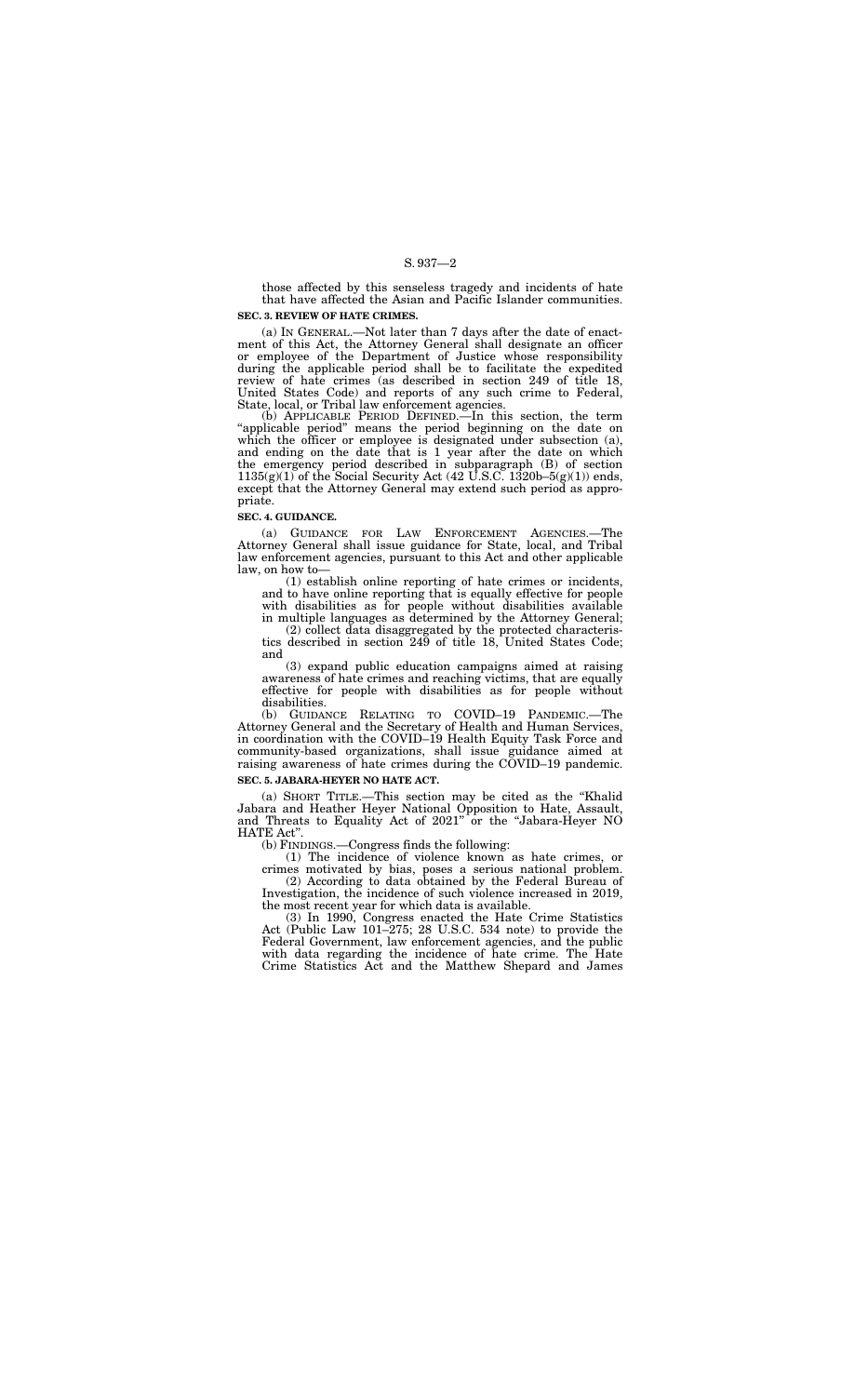Byrd, Jr. Hate Crimes Prevention Act (division E of Public Law 111–84; 123 Stat. 2835) have enabled Federal authorities to understand and, where appropriate, investigate and prosecute hate crimes.

(4) A more complete understanding of the national problem posed by hate crime is in the public interest and supports the Federal interest in eradicating bias-motivated violence referenced in section 249(b)(1)(C) of title 18, United States Code.

(5) However, a complete understanding of the national problem posed by hate crimes is hindered by incomplete data from Federal, State, and local jurisdictions through the Uniform Crime Reports program authorized under section 534 of title 28, United States Code, and administered by the Federal Bureau of Investigation.

(6) Multiple factors contribute to the provision of inaccurate and incomplete data regarding the incidence of hate crime through the Uniform Crime Reports program. A significant contributing factor is the quality and quantity of training that State and local law enforcement agencies receive on the identification and reporting of suspected bias-motivated crimes.

(7) The problem of crimes motivated by bias is sufficiently serious, widespread, and interstate in nature as to warrant Federal financial assistance to States and local jurisdictions.

(4) UNIFORM CRIME REPORTS.—The term ''Uniform Crime Reports'' means the reports authorized under section 534 of title 28, United States Code, and administered by the Federal Bureau of Investigation that compile nationwide criminal statistics for use-

(8) Federal financial assistance with regard to certain violent crimes motivated by bias enables Federal, State, and local authorities to work together as partners in the investigation and prosecution of such crimes.

(c) DEFINITIONS.—In this section:

(1) HATE CRIME.—The term ''hate crime'' means an act described in section 245, 247, or 249 of title 18, United States Code, or in section 901 of the Civil Rights Act of 1968 (42 U.S.C. 3631).

(2) PRIORITY AGENCY.—The term ''priority agency'' means—

(A) a law enforcement agency of a unit of local government that serves a population of not less than 100,000, as computed by the Federal Bureau of Investigation; or

(B) a law enforcement agency of a unit of local government that—

(i) serves a population of not less than 50,000 and less than 100,000, as computed by the Federal Bureau of Investigation; and

(ii) has reported no hate crimes through the Uniform Crime Reports program in each of the 3 most

recent calendar years for which such data is available. (3) STATE.—The term ''State'' has the meaning given the term in section 901 of title I of the Omnibus Crime Control and Safe Streets Act of 1968 (34 U.S.C. 10251).

(A) in law enforcement administration, operation, and management; and

(B) to assess the nature and type of crime in the United States.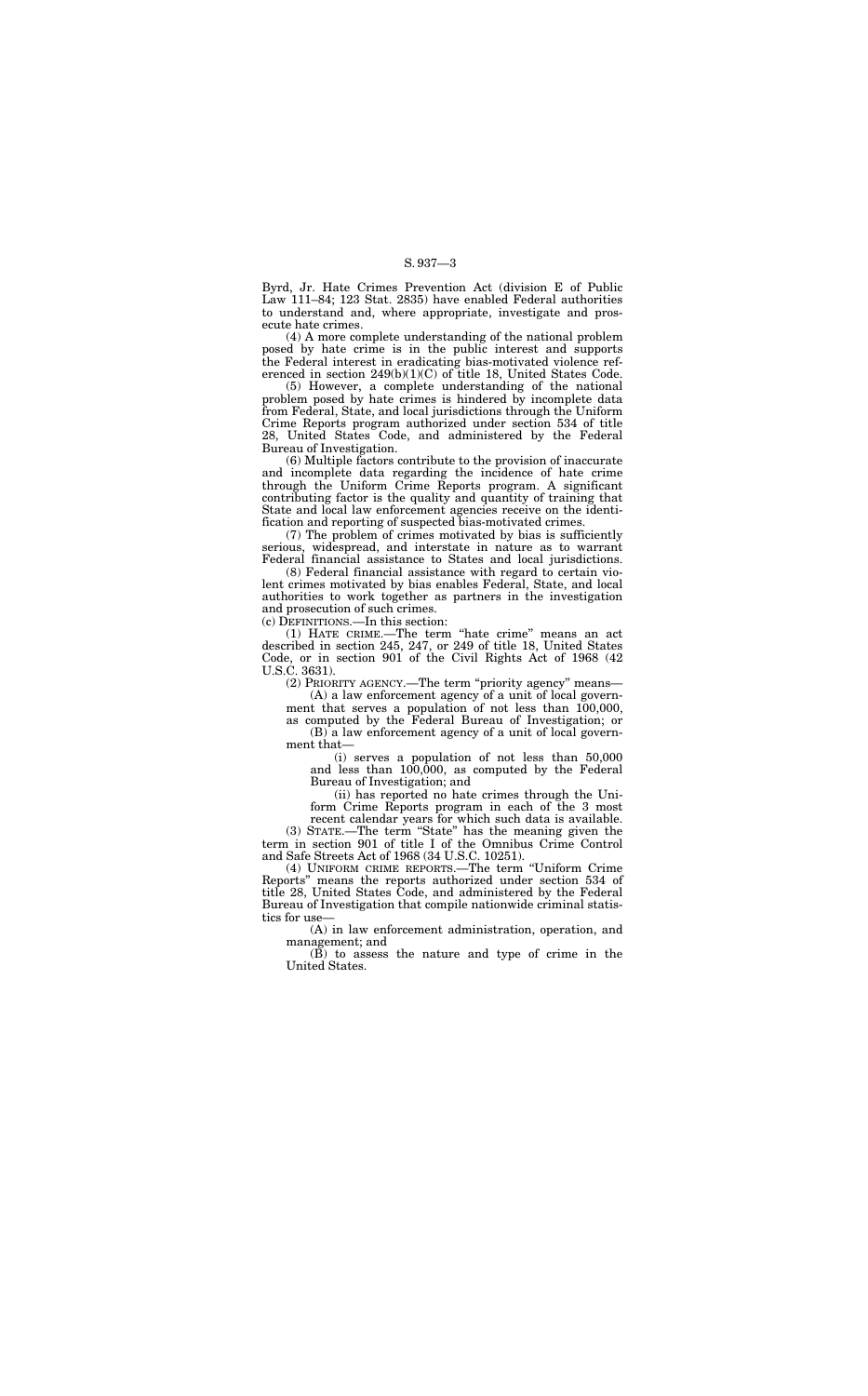(5) UNIT OF LOCAL GOVERNMENT.—The term ''unit of local government'' has the meaning given the term in section 901 of title I of the Omnibus Crime Control and Safe Streets Act of 1968 (34 U.S.C. 10251).

(d) REPORTING OF HATE CRIMES.—

(1) IMPLEMENTATION GRANTS.—

(A) IN GENERAL.—The Attorney General may make grants to States and units of local government to assist the State or unit of local government in implementing the National Incident-Based Reporting System, including to train employees in identifying and classifying hate crimes in the National Incident-Based Reporting System.

(B) PRIORITY.—In making grants under subparagraph (A), the Attorney General shall give priority to States and units of local government that develop and implement the programs and activities described in subsection  $(f)(2)(A)$ . (2) REPORTING.—

(A) COMPLIANCE.—

(i) IN GENERAL.—Except as provided in clause (ii), in each fiscal year beginning after the date that is 3 years after the date on which a State or unit of local government first receives a grant under paragraph (1), the State or unit of local government shall provide to the Attorney General, through the Uniform Crime Reporting system, information pertaining to hate crimes committed in that jurisdiction during the preceding fiscal year.

(ii) EXTENSIONS; WAIVER.—The Attorney General—

(I) may provide a 120-day extension to a State or unit of local government that is making good faith efforts to comply with clause (i); and

(II) shall waive the requirements of clause (i) if compliance with that subparagraph by a State or unit of local government would be unconstitutional under the constitution of the State or of the State in which the unit of local government is located, respectively.

(B) FAILURE TO COMPLY.—If a State or unit of local government that receives a grant under paragraph (1) fails to substantially comply with subparagraph (A) of this paragraph, the State or unit of local government shall repay the grant in full, plus reasonable interest and penalty charges allowable by law or established by the Attorney General.

(e) GRANTS FOR STATE-RUN HATE CRIME HOTLINES.—

(1) GRANTS AUTHORIZED.—

(A) IN GENERAL.—The Attorney General shall make grants to States to create State-run hate crime reporting hotlines.

(B) GRANT PERIOD.—A grant made under subparagraph (A) shall be for a period of not more than 5 years.

(2) HOTLINE REQUIREMENTS.—A State shall ensure, with respect to a hotline funded by a grant under paragraph (1), that—

(A) the hotline directs individuals to—

(i) law enforcement if appropriate; and

(ii) local support services;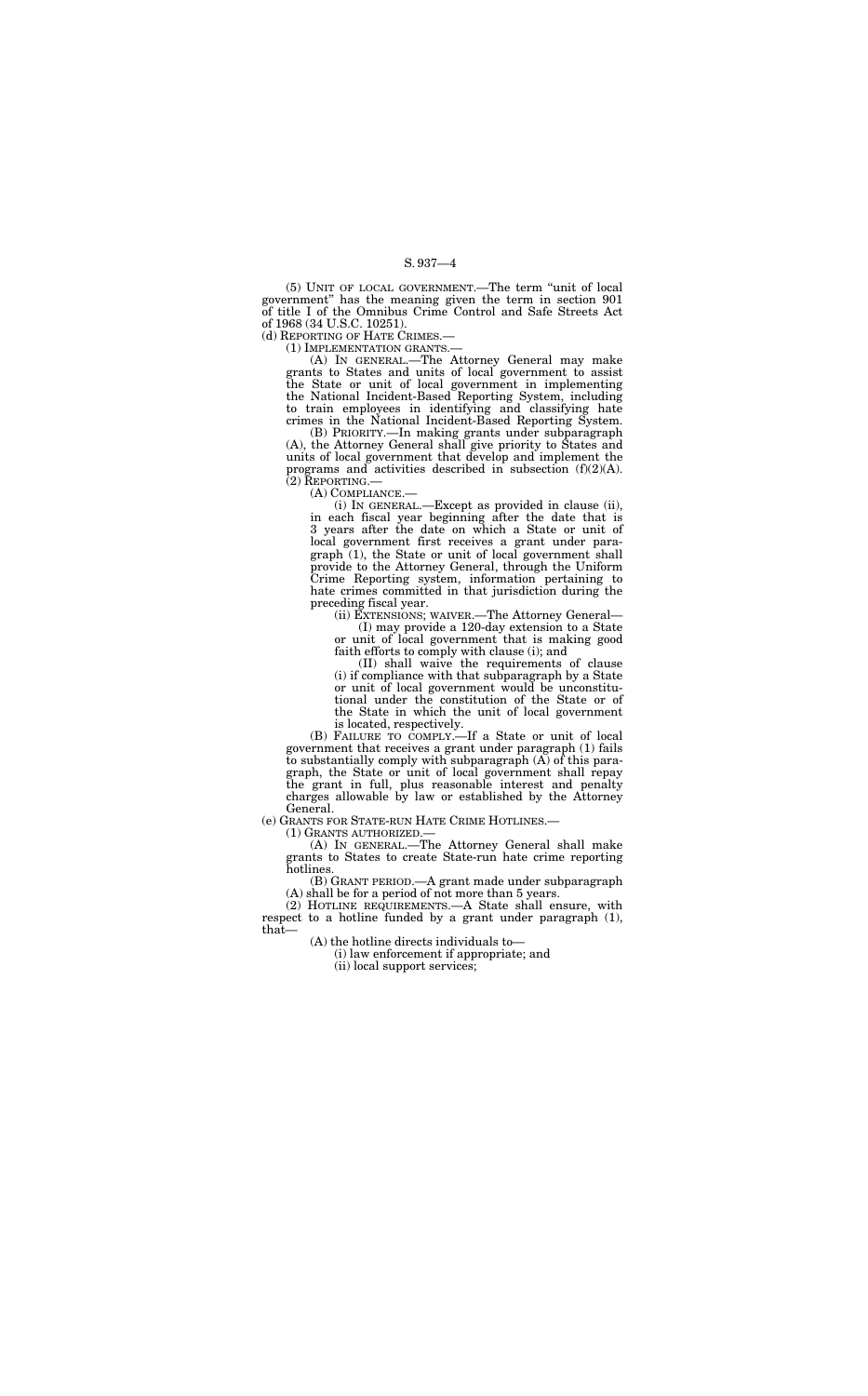(B) any personally identifiable information that an individual provides to an agency of the State through the hotline is not directly or indirectly disclosed, without the consent of the individual, to—

(i) any other agency of that State;

(ii) any other State;

(iii) the Federal Government; or

(iv) any other person or entity;

(C) the staff members who operate the hotline are trained to be knowledgeable about—

(i) applicable Federal, State, and local hate crime laws; and

(ii) local law enforcement resources and applicable local support services; and

(B) ELIGIBLE ENTITY.—The term ''eligible entity'' means

(D) the hotline is accessible to—

(i) individuals with limited English proficiency, where appropriate; and

(ii) individuals with disabilities.

(3) BEST PRACTICES.—The Attorney General shall issue guidance to States on best practices for implementing the requirements of paragraph (2).

(f) INFORMATION COLLECTION BY STATES AND UNITS OF LOCAL GOVERNMENT.—

(1) DEFINITIONS.—In this subsection:

(A) COVERED AGENCY.—The term ''covered agency'' means—

(i) a State law enforcement agency; and

(ii) a priority agency.

(i) a State; or

(ii) a unit of local government that has a priority agency.

 $(2)$  GRANTS.

(A) IN GENERAL.—The Attorney General may make grants to eligible entities to assist covered agencies within the jurisdiction of the eligible entity in conducting law enforcement activities or crime reduction programs to prevent, address, or otherwise respond to hate crime, particularly as those activities or programs relate to reporting hate crimes through the Uniform Crime Reports program, including—

(i) adopting a policy on identifying, investigating, and reporting hate crimes;

(ii) developing a standardized system of collecting, analyzing, and reporting the incidence of hate crime;

(iii) establishing a unit specialized in identifying, investigating, and reporting hate crimes;

(iv) engaging in community relations functions related to hate crime prevention and education such as—

(I) establishing a liaison with formal community-based organizations or leaders; and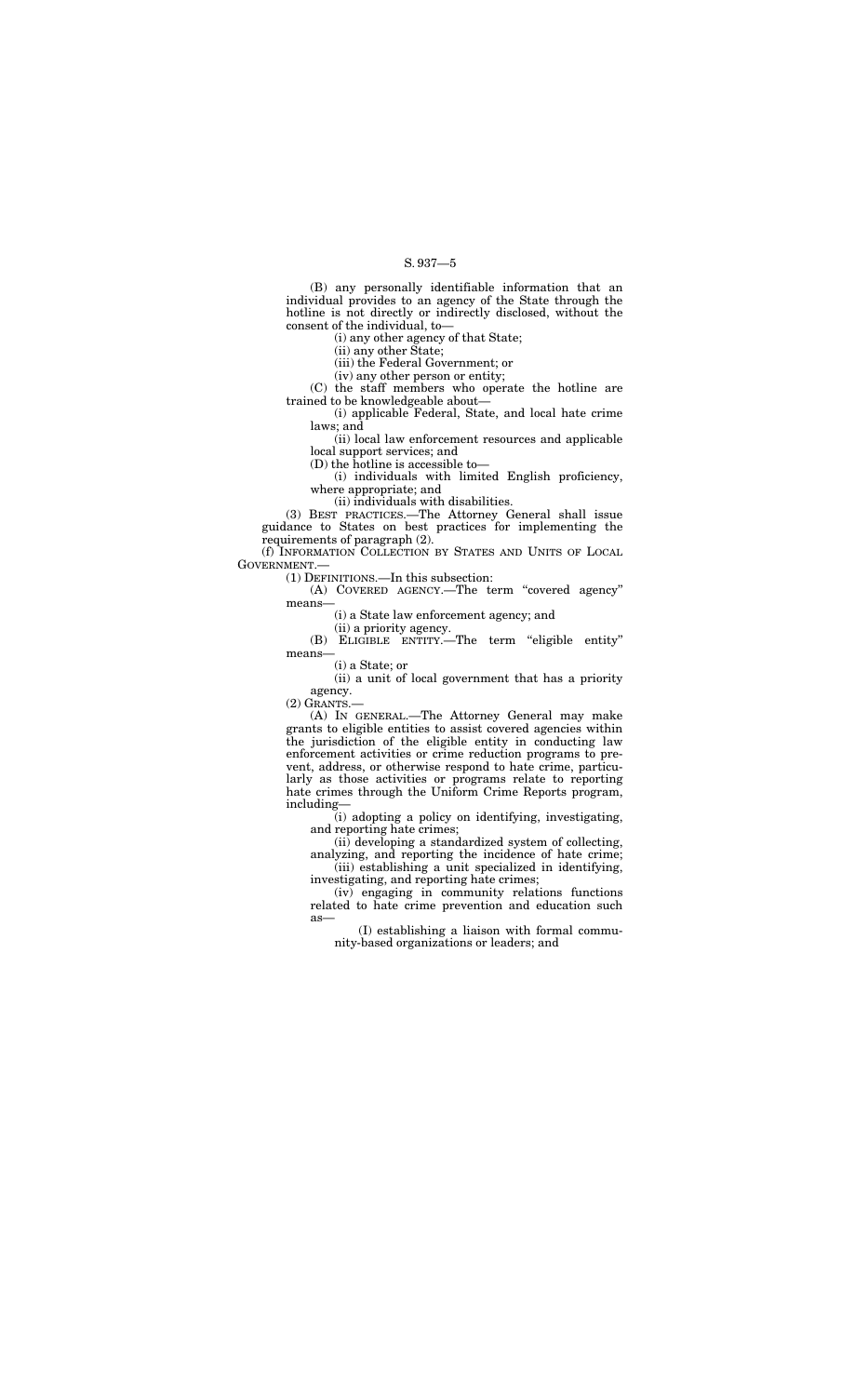(II) conducting public meetings or educational forums on the impact of hate crimes, services available to hate crime victims, and the relevant Federal, State, and local laws pertaining to hate crimes; and

(B) SUBGRANTS.—A State that receives a grant under subparagraph (A) may award a subgrant to a unit of local government within the State for the purposes under that subparagraph, except that a unit of local government may provide funding from such a subgrant to any law enforcement agency of the unit of local government.

(v) providing hate crime trainings for agency personnel.

(3) INFORMATION REQUIRED OF STATES AND UNITS OF LOCAL GOVERNMENT.—

(A) IN GENERAL.—For each fiscal year in which a State or unit of local government receives a grant or subgrant under paragraph (2), the State or unit of local government shall—

(i) collect information from each law enforcement agency that receives funding from the grant or subgrant summarizing the law enforcement activities or crime reduction programs conducted by the agency to prevent, address, or otherwise respond to hate crime, particularly as those activities or programs relate to reporting hate crimes through the Uniform Crime Reports program; and

(ii) submit to the Attorney General a report containing the information collected under clause (i).

(B) SEMIANNUAL LAW ENFORCEMENT AGENCY REPORT.—

(i) IN GENERAL.—In collecting the information required under subparagraph (A)(i), a State or unit of local government shall require each law enforcement agency that receives funding from a grant or subgrant awarded to the State or unit of local government under paragraph (2) to submit a semiannual report to the State or unit of local government that includes a summary of the law enforcement activities or crime reduction programs conducted by the agency during the reporting period to prevent, address, or otherwise respond to hate crime, particularly as those activities or programs relate to reporting hate crimes through the Uniform Crime Reports program.

(ii) CONTENTS.—In a report submitted under clause (i), a law enforcement agency shall, at a minimum, disclose—

(I) whether the agency has adopted a policy on identifying, investigating, and reporting hate crimes;

(II) whether the agency has developed a standardized system of collecting, analyzing, and reporting the incidence of hate crime;

(III) whether the agency has established a unit specialized in identifying, investigating, and reporting hate crimes;

(IV) whether the agency engages in community relations functions related to hate crime, such as—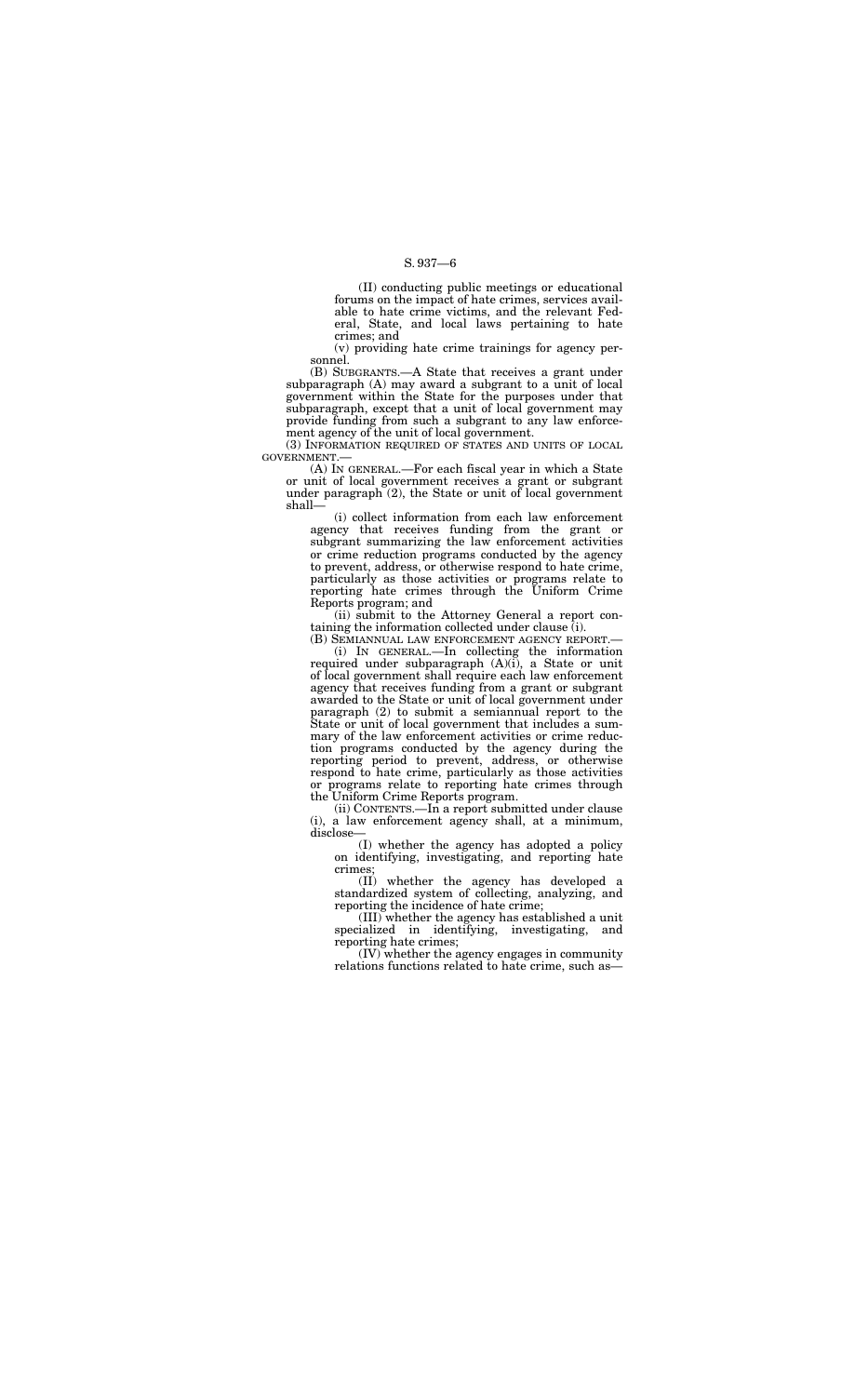(aa) establishing a liaison with formal community-based organizations or leaders; and

(bb) conducting public meetings or educational forums on the impact of hate crime, services available to hate crime victims, and the relevant Federal, State, and local laws pertaining to hate crime; and

(A) IN GENERAL.—Except as provided in subparagraph (B), beginning not later than 1 year after the date of this Act, a State or unit of local government receiving a grant or subgrant under paragraph (2) shall comply with paragraph  $(3)$ .

(V) the number of hate crime trainings for agency personnel, including the duration of the trainings, conducted by the agency during the reporting period.

(4) COMPLIANCE AND REDIRECTION OF FUNDS.—

(B) EXTENSIONS; WAIVER.—The Attorney General—

(i) may provide a 120-day extension to a State or unit of local government that is making good faith efforts to collect the information required under paragraph (3); and

(ii) shall waive the requirements of paragraph (3) for a State or unit of local government if compliance with that subsection by the State or unit of local government would be unconstitutional under the constitution of the State or of the State in which the unit of local government is located, respectively.

(g) REQUIREMENTS OF THE ATTORNEY GENERAL.—

(1) INFORMATION COLLECTION AND ANALYSIS; REPORT.—In order to improve the accuracy of data regarding the incidence of hate crime provided through the Uniform Crime Reports program, and promote a more complete understanding of the national problem posed by hate crime, the Attorney General shall—

(A) collect and analyze the information provided by States and units of local government under subsection (f) for the purpose of developing policies related to the provision of accurate data obtained under the Hate Crime Statistics Act (Public Law 101–275; 28 U.S.C. 534 note) by the Federal Bureau of Investigation; and

(B) for each calendar year beginning after the date of enactment of this Act, publish and submit to Congress a report based on the information collected and analyzed under subparagraph (A).

(2) CONTENTS OF REPORT.—A report submitted under paragraph (1) shall include—

(A) a qualitative analysis of the relationship between—

(i) the number of hate crimes reported by State law enforcement agencies or other law enforcement agencies that received funding from a grant or subgrant awarded under paragraph (2) through the Uniform Crime Reports program; and

(ii) the nature and extent of law enforcement activities or crime reduction programs conducted by